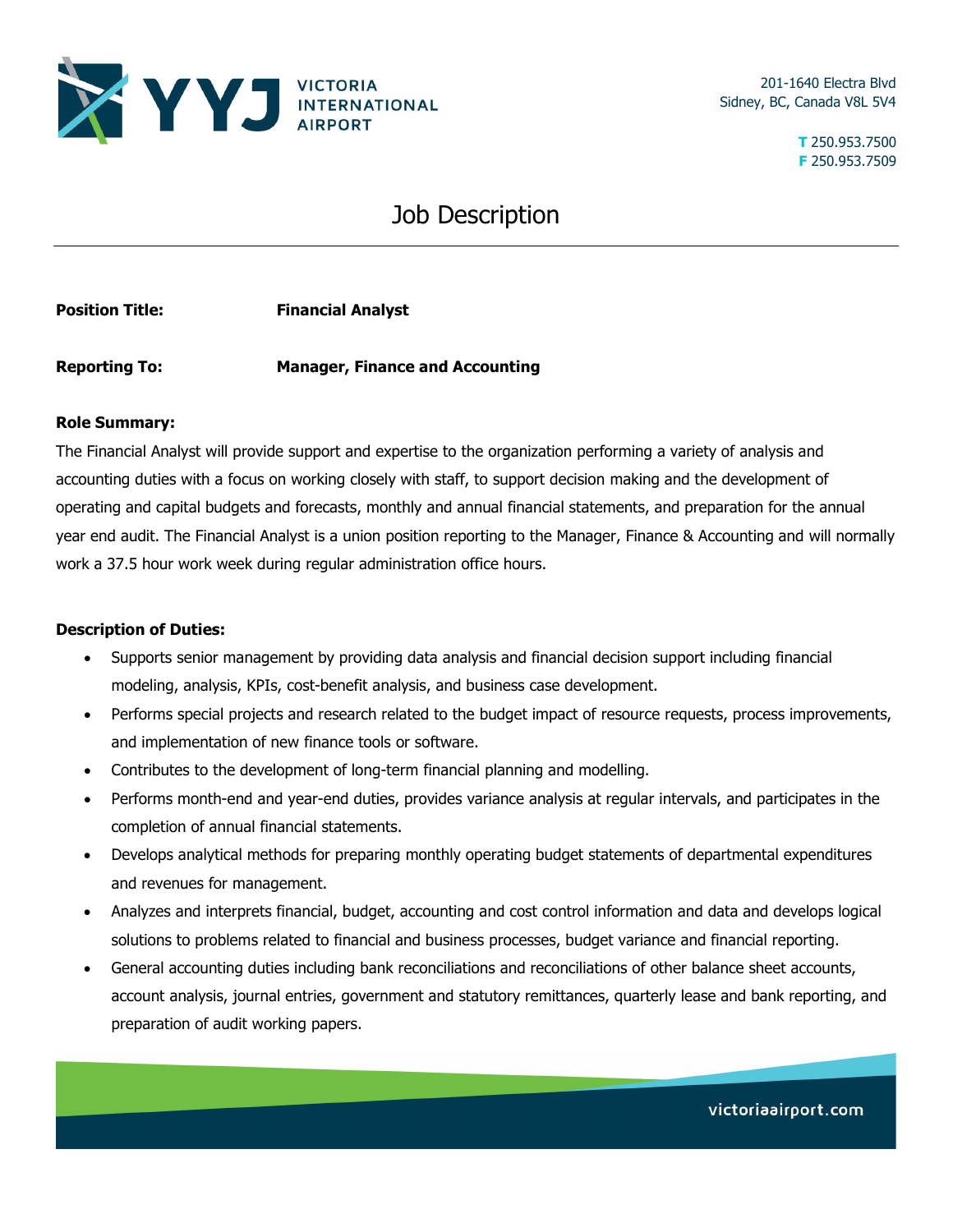- Provides support to the accounting technicians (AR / AP Administrators) and performs the duties of the accounting technicians as required during absences, including collections of overdue accounts, customer service support, and payment processing
- Maintain database of intangible and tangible capital assets.
- Assists Manager with the maintenance of accurate, efficient and effective budget records and files, as well as related policies and procedures.
- Supports various departments with financial analysis and budget development.
- Provides advice and makes recommendations in preparing the operating budget by compiling, reviewing, validating and summarizing information, and ensuring adherence to policies and guidelines.
- Communicates with all levels of staff using a high level of customer-service orientation to establish and maintain effective working relationships with others.
- Prepares a variety of professional-quality documents and reports related to the work performed.
- Provides training and support (troubleshooting) to finance staff and other departments with regard to the budgeting, forecasting and financial software applications.
- Perform other related duties as assigned.
- Take personal responsibility for VAA's Safety Management System, safety related issues and integrate safety into daily work activities.

## **Knowledge, Skills, Abilities, and Personal Characteristics:**

- Bachelor's degree in Commerce, Accounting, or equivalent academic prerequisites for the Certified Professional Accountant Professional Education Program (CPA PEP).
- A minimum of four (4) years of recent and related work-experience in a similar financial analyst role. Equivalent combinations of education, experience, and knowledge may be considered.
- Class 5 Drivers License.
- Knowledge of rules, regulations, and procedures applicable to not-for-profit financial operations.
- Knowledge of accounting functions, processes, and regulatory policies.
- Advanced knowledge of personal and network computer systems and relevant accounting software such as Sage, Excel and ALFA.
- Proficient with the application of business English in oral and written correspondence.
- Excellent communication, interpersonal, analytical, and problem-solving skills.
- Ability to communicate effectively, both orally and in writing, and provide a high-level of customer service to staff, internal and external customers.
- Enthusiastic and energetic self-starter with the ability to work independently and with regular interruptions.
- Accurate, well-organized with strong accounting and administrative skills and abilities.